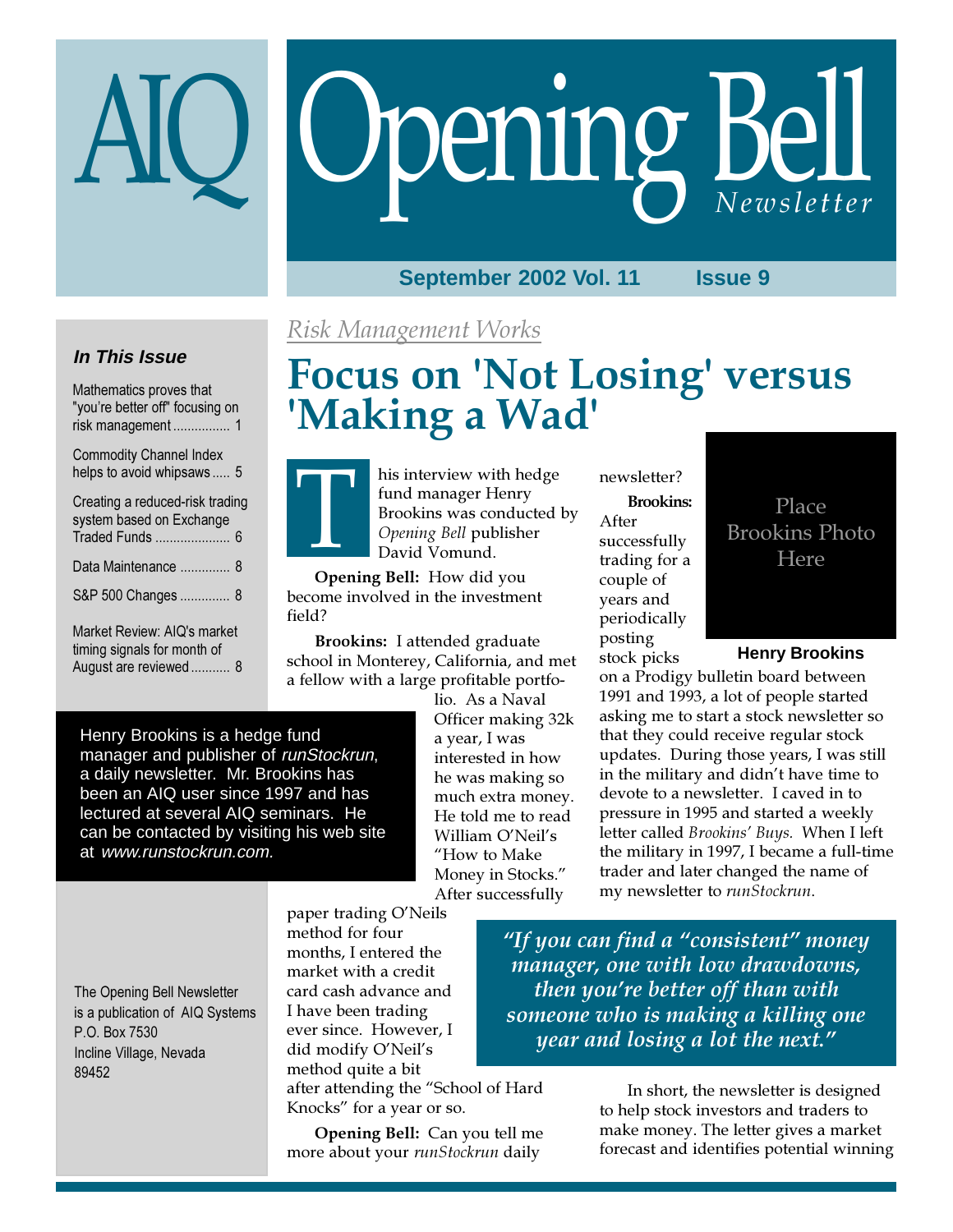stocks, both long and short, with specific entry and exit points.

ter you follow a growth strategy but Opening Bell: In your newsletyou also keep a close watch on drawdowns. Your focus on risk management seemed unnecessary in the 1990s but times have changed. Why do you place so much emphasis on limiting losses?

Brookins: Mathematically, it is prudent to focus on not losing versus focusing on making a wad. The best way to show why what I do works well is to take a real life example of the money I manage for others.

# The Mathematics of Losing

From the data shown in Table 1, it looks like I am barely outperforming the markets. But, looking at real dollars (**Table 2**) instead of percentages, the picture changes.

So mathematics proves that if you can find a "consistent" money manager, one with low drawdowns, then you're better off than with

someone who is making a killing one year and losing a lot the next. People should ask a manager what his max drawdown is versus the average yearly return. Unfortunately, the latter is the way marketing works at the big firms.

Opening Bell: How has your stock selection style changed in the current market compared to the bull market of the 1990s?

Brookins: From 1990 to 1995, the CANSLIM method, which focuses heavily on fundamentals, worked very well. However, in 1995 things changed with the introduction of

trading in the internet stocks. Wall Street no longer cared about fundamentals, and the best performers for the next four to five years were stocks that were losing money—the Dot.Com types. Momentum trading became a way of life. You either

| Table 1.<br><b>HB Fund vs. Market Indexes</b><br><b>Percentage Gain/Loss</b> |             |             |        |               |  |
|------------------------------------------------------------------------------|-------------|-------------|--------|---------------|--|
|                                                                              | <b>DJIA</b> | <b>NASD</b> | SP500  | <b>HBFund</b> |  |
| 1998                                                                         | 9.2         | 25.2        | 18.4   | 16.5          |  |
| 1999                                                                         | 25.2        | 85.6        | 19.5   | 48.8          |  |
| 2000                                                                         | (6.2)       | (39.3)      | (10.1) | (18.5)        |  |
| 2001                                                                         | (7.1)       | (21.1)      | (13.0) | 2.2           |  |
| 4-year avg.                                                                  | 5.3         | 12.6        | 3.7    | 12.3          |  |

| Table 2.<br><b>HB Fund vs. Market Indexes</b><br>Year-end \$ Value |              |              |                   |               |  |  |  |
|--------------------------------------------------------------------|--------------|--------------|-------------------|---------------|--|--|--|
|                                                                    | <b>DJIA</b>  | <b>NASD</b>  | SP <sub>500</sub> | <b>HBFUND</b> |  |  |  |
| <b>Start Balance</b>                                               | \$100,000.00 | \$100,000.00 | \$100,000.00      | \$100,000.00  |  |  |  |
| 1998                                                               | \$109,200.00 | \$125,200.00 | \$118,400.00      | \$116,500.00  |  |  |  |
| 1999                                                               | \$136,718.00 | \$232,371.00 | \$141,488.00      | \$173,352.00  |  |  |  |
| 2000                                                               | \$128,241.00 | \$141,049.00 | \$127,197.00      | \$141,281.00  |  |  |  |
| 2001                                                               | \$119,135.00 | \$111,287.00 | \$110,661.00      | \$146,265.57  |  |  |  |
| Actual gain                                                        | 19.1%        | 11.3%        | 10.7%             | 46.2%         |  |  |  |

joined the crowd, or underperformed by a long shot. About this time the CNBC Gurus began talking about "a new paradigm and the need to find a new way to value a company."

During this time, I drastically altered my method and played the momentum game with the big guys. I started trading the market instead

"Big Money doesn't care about fundamentals and Big Money is what moves stocks. These days, I go long and short and primarily focus on technical analysis and limiting drawdowns."

> of investing. I no longer felt comfortable holding a stock overnight. I started trading using a lot more Technical Analysis (trends) and I paid a lot more attention to drawdowns. Very little attention was paid to fundamentals. Big Money doesn't care about fundamentals and Big Money is what moves stocks. These days, I go long and short and primarily focus on technical analysis and limiting drawdowns.

Opening Bell: Market timing plays a large role in your analysis. What tools do you use to tell you when to be in the market and when to be out of the market?

Brookins: My primary tool is Technical Analysis and, of course, I use the software from AIQ. I use it every day and won't change to anything else. Moving averages are among my favorite tools. I like the 21-day ESA, 50-day ESA, and 200 day MA. Anytime these moving averages converge like they did at the end of last year on the S&P 500 and the Nasdaq, you know a big move is coming.

I also follow investment advisor sentiment, put/call ratios, stochastics, your proprietary AIQ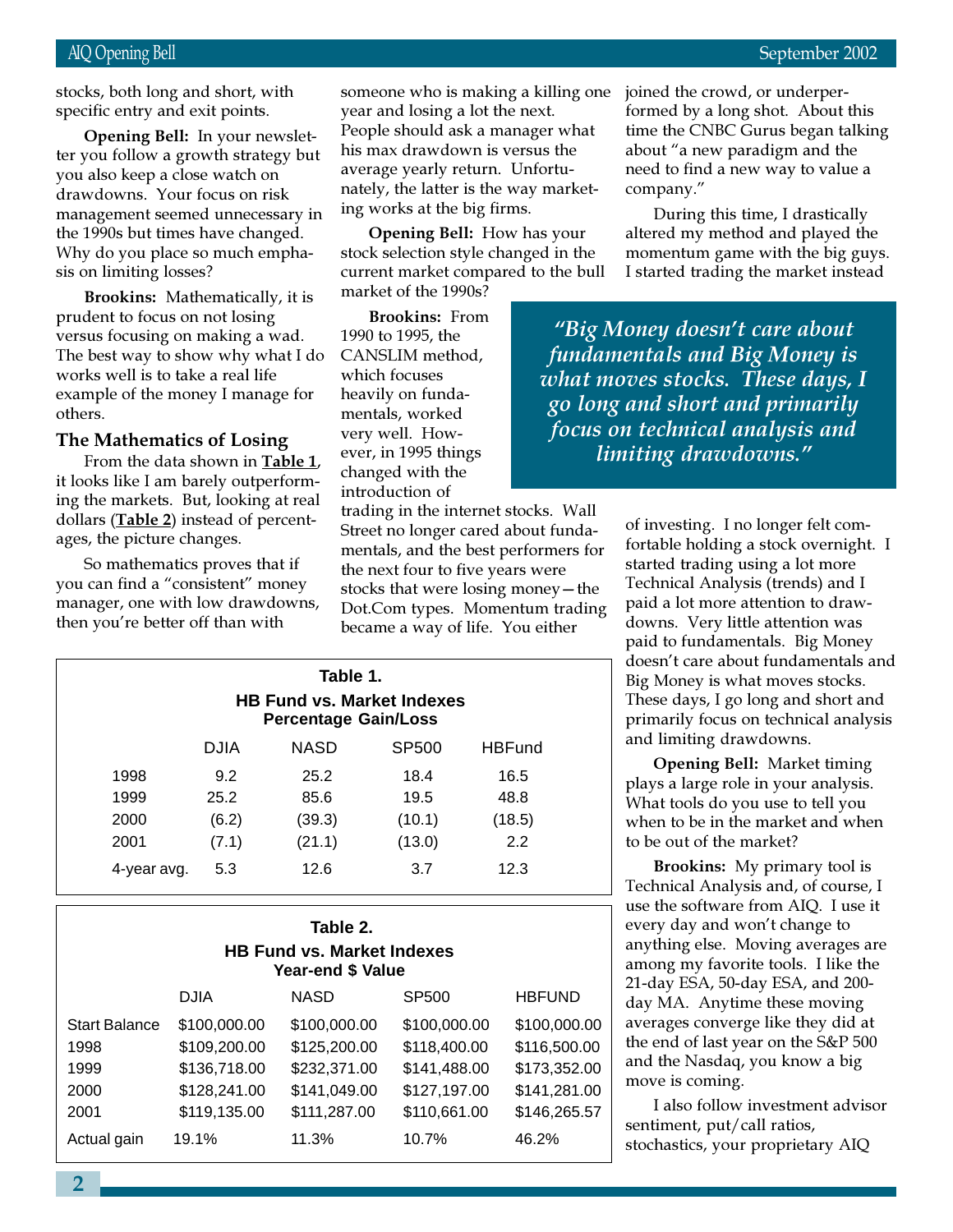### September 2002 AIQ Opening Bell

Bands, and, of course, price/volume relationships to determine when to enter and exit the market.

The overall trend of the market is the most critical item. In Figure 1 we see that the S&P 500 is in an overall downtrend and remains so as long as it is below the 1180 price level. Once it breaks above 1180 (which is a long way from now!), it will have risen above the trendline drawn from the January and March high points. It will also have risen above the 50-week moving average. Notice also how the market tends to rally once it falls below the lower AIQ Band.

These AIQ tools have worked very well for me for years, and I've evaluated a lot of software and systems. I have devised a relatively simple system over the years with my own money invested, and the system has hardly changed in 10 years (except for the near abolishment of fundamental analysis, for now).

Opening Bell: What is your average holding period?

Brookins: Over the last three



**Figure 1.** Weekly chart of S&P 500 showing downtrend and the 1180 resistance level. Notice that market can not rise above 50 wk MA but tends to rally once lower trading band is penetrated.

years, the average holding period is about four days with an average gain of over 4% per trade. The majority were short positions.

Opening Bell: Please give us some examples of your short selling



**Figure 2.** Daily chart of ENZN with wedge pattern indicated by support and resistance trendlines. Downside break of support trendline on heavy volume considered bearish signal. strategy.

Brookins: I mostly combine chart pattern analysis with moving average and volume readings. The stocks I short typically have fallen below their 50-day moving averages. In some cases, the 21-day moving average recently moved below the 50-day moving average.

Let me give you a few examples. I shorted Enzon Inc. (ENZN) in January of this year. In **Figure 2** we see ENZN's poor technical picture. It broke below all of its moving averages and did so with heavier than average volume. The short was confirmed once it broke to the downside of the Wedge pattern on heavy volume. During this time the market was in a downtrend, which gave me further reassurance.

**Figure 3** shows a longer-term short trade. This weekly chart of Merrill Lynch (MER) has similar characteristics to the Enzon example. MER first broke below its moving averages and then broke below its support trendlines with above average volume.

MER rallied enough to test its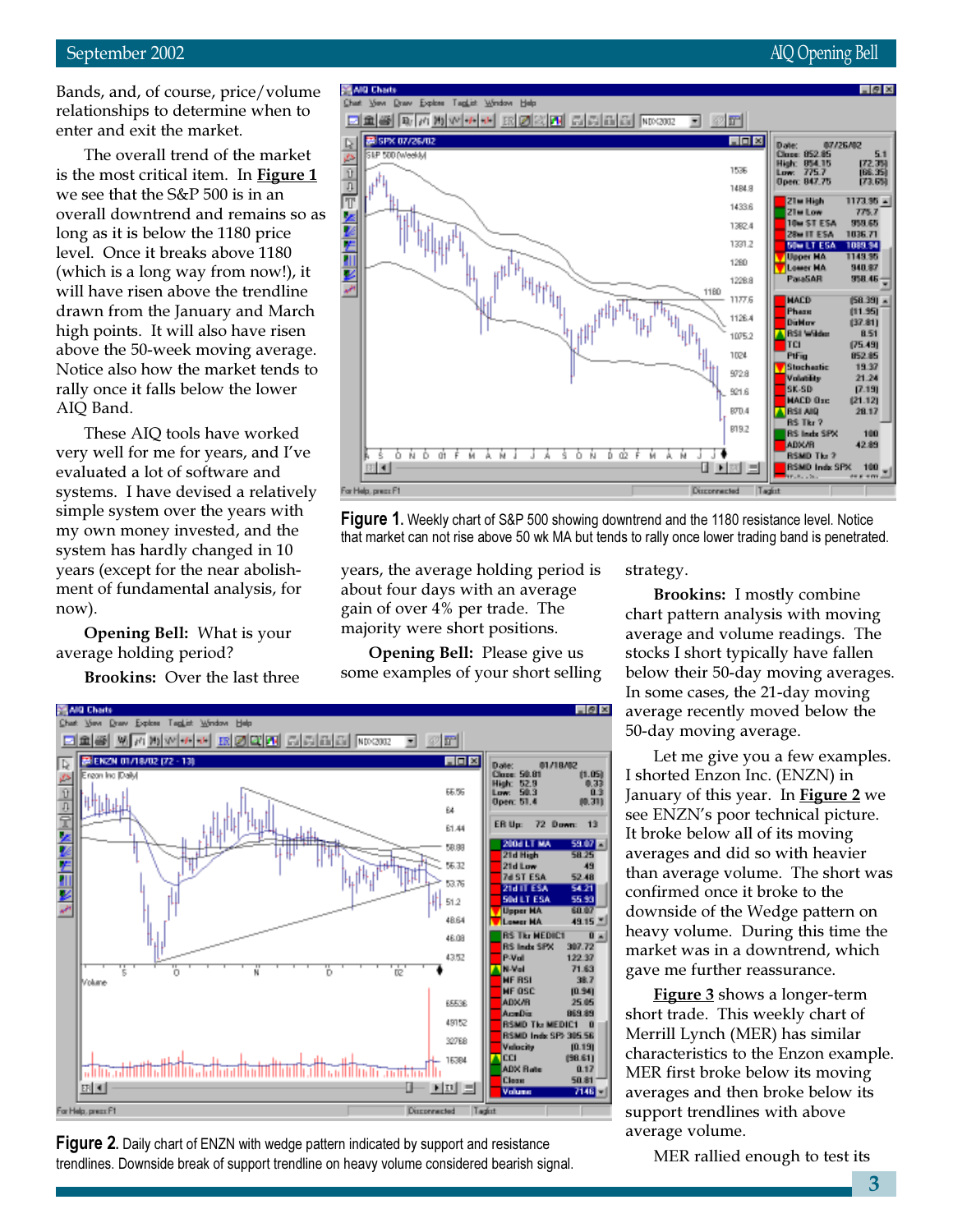# AIQ Opening Bell September 2002

screens is BGEN. Its breakdown breakdown but the overall downtrend prevailed. Another example that users can plot on their came at \$50.

A common pattern in bear markets is the Rising Wedge (Figure 4). Although the pattern slopes higher, it is typically resolved to the downside. Explosive moves follow the breakdown, as was the case with NVIDIA (NVDA).

You can see the exact same formation during the same time period on Veritas Software (VRTS). Using a weekly chart, Forest Labs (FRX) broke below a Rising Wedge in early May.

Opening Bell: In your newsletter, you trade mostly Nasdaq stocks and also trade the Nasdaq Tracking Stock (QQQ). Is there an advantage to trading Nasdaq stocks over NYSE stocks?

Brookins: I do mainly trade the NASDAQ, but that varies. Over the past two months, I've traded the Dow Jones Industrial Average stocks because those were the last stocks to break down. I'll go wherever the





action is.

Opening Bell: How do you know when to sell a security?

Brookins: There are so many techniques that I can't give a firm



Figure 4. Daily chart of NVIDIA showing rising wedge pattern which ended in January 2002 when price broke below support trendline.

rule unless I'm given a specific market condition. Selling depends on market, price volume action, short or long, whether I'm trading against the major trend or not, and whether I am in profit or not. I typically use a short-term moving average to guide me out.

Opening Bell: What advice would you give to new TradingExpert users?

Brookins: Don't rely on AIQ's buy and sell signals. Learn chart patterns. There are repeating patterns that are profitable a high percentage of the time. Study the past price/volume action of a stock once it breaks below or above the 9 day moving average, particularly if the 9-day crosses above the 21-day moving average. And definitely use the AIQ Trading Bands as a guide to an overbought or oversold condition.

You can contact Henry Brookins by visiting his web site at www.runstockrun.com.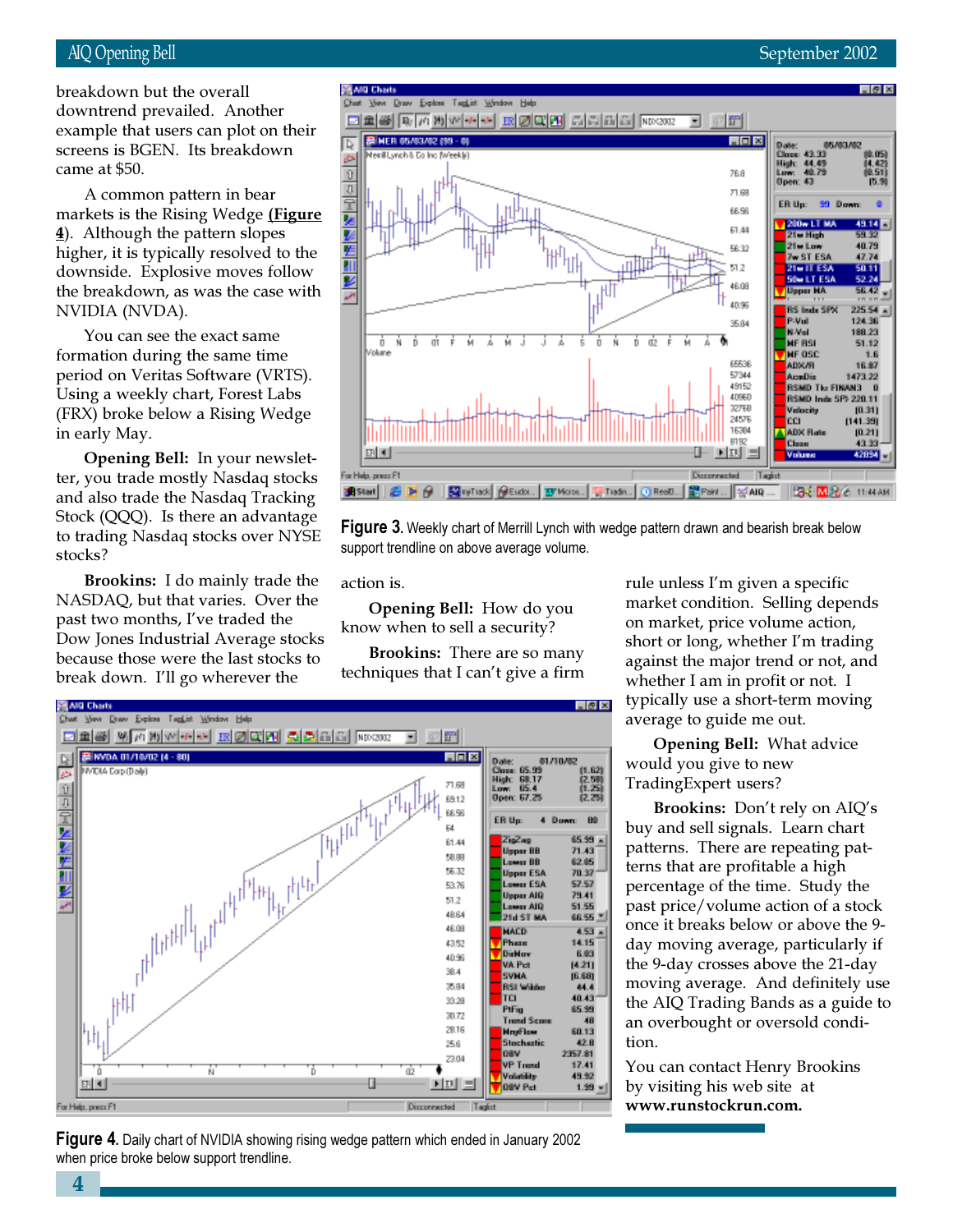# Want to Avoid Choppy Market Whipsaws? Commodity Channel Index Helps

ome indicators work well in trending markets while others work in consolidating markets. The Commodity Channel In trending markets vork<br>
in trending markets vorks in consol<br>
dating markets. The<br>
Commodity Channel<br>
Index (CCI) works best in strong trending markets. Unlike other trend following indicators, the CCI is designed to limit whipsaws during choppy markets.

cal mean. Although originally<br>developed for trading commod<br>the CCI can be used for equitie<br>indexes as well.<br>AIQ has a default time per Created by Donald Lambert, the CCI is a price momentum indicator that measures the degree of variance of a security's price from its statistideveloped for trading commodities, the CCI can be used for equities or indexes as well.

AIQ has a default time period of 90-days in the calculation of the CCI. Time periods that are too short can lead to whipsaws while time periods that are too long result in missed signals. The 90-day time period seems to be a good compromise.

In general, the CCI looks at prices relative to the average price. If the CCI is high, then prices for that security are higher relative to its average price. Conversely, if the CCI of a security is low, then prices are lower than the average price.

In consolidating or sideways markets, the CCI tends to fall within the +/-100 range (the two horizontal lines on an AIQ chart). Whenever the CCI moves above or below this range, then it suggests a strong trend is in place. Therefore, when the CCI rises above +100 it suggests a strong uptrend is underway and that long positions can be established. Long positions are closed once the CCI falls below +100. Conversely, when the CCI falls below –100 it means a downtrend is in place and short positions can be established. Short positions can be covered once the CCI rises above –100.



**Figure 1.** Chart of S&P 500 with CCI indicator plotted in lower panel

Figure 1 shows the S&P 500 along with its CCI indicator. Notice how this indicator was on a sell signal during the September 2001 sell-off. When the S&P 500 drifted sideways from November 2001 through April 2002, the CCI was within the +100/-100 range so no signals were fired. This helped to avoid whipsaws.

There was a brief sell signal when the CCI fell below –100 in late April and then another sell in late May. As of this writing, the late May sell signal is still in place.

Like other indicators, it is best to use the CCI in conjunction with other technical tools. Modifications to the simple buy/sell rules can be made as well. For instance, if the CCI has fallen to –170 and you have large profits on short positions, then it may be best to lock in some of the profits rather than waiting for the indicator to rise above –100. Money management rules are important.

Still, it is easy to see the value of the Commodity Channel Index indicator.

# AIQ Opening Bell Newsletter

David Vomund, Publisher G.R. Barbor, Editor P.O. Box 7530 Incline Village, NV 89452

AIQ Opening Bell does not intend to make trading recommendations, nor do we publish, keep or claim any track records. It is designed as a serious tool to aid investors in their trading decisions through the use of AIQ software and an increased familiarity with technical indicators and trading strategies. AIQ reserves the right to use or edit submissions.

While the information in this newsletter is believed to be reliable, accuracy cannot be guaranteed. Past performance does not guarantee future results.

For subscription information, phone 1-800-332-2999 or 1-775-831-2999.

© 1992-2002, AIQ Systems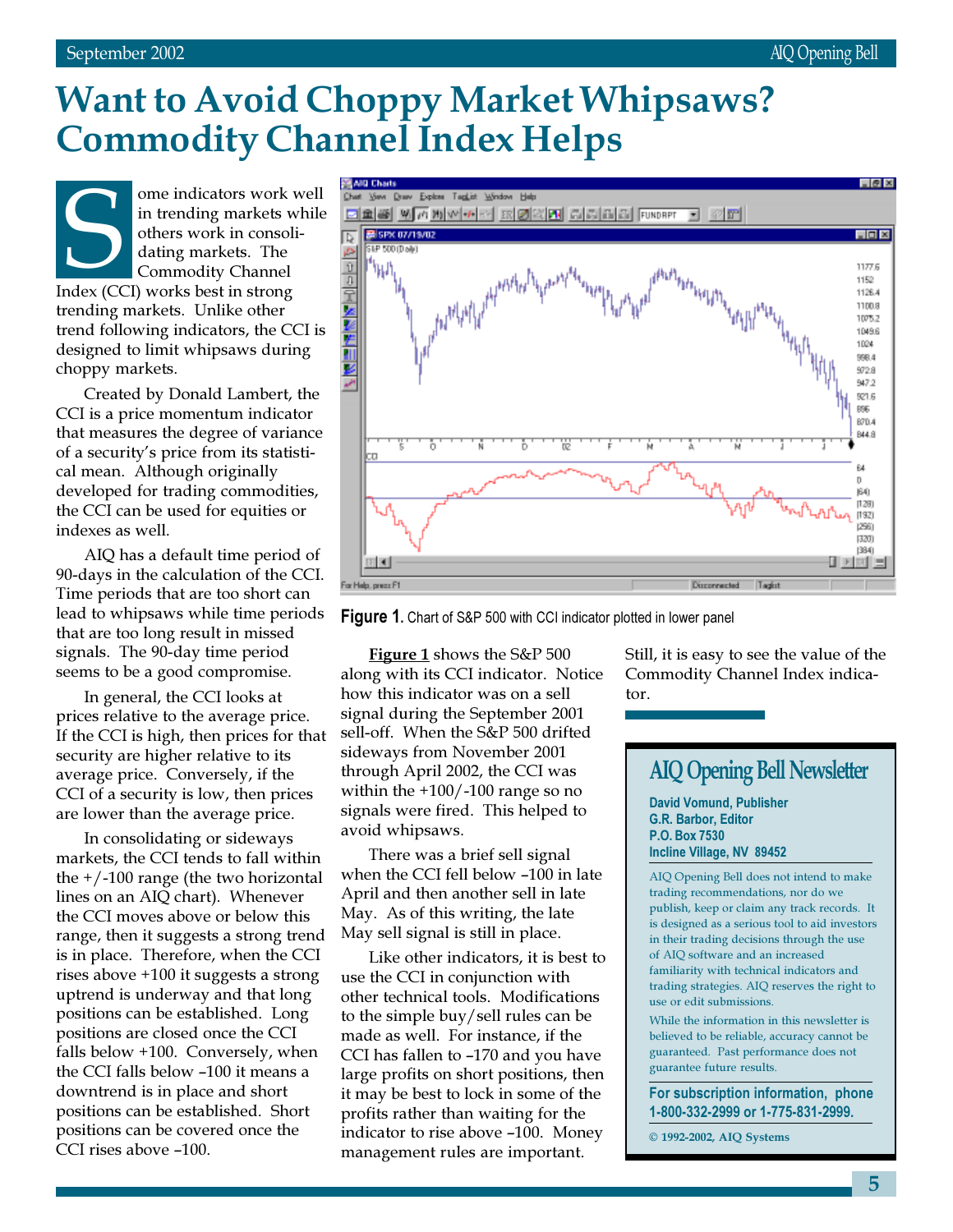

# Creating a Reduced-Risk Trading System

# Consider Exchange Traded Funds During 'Tortuous' Bear Markets

# By David Vomund

DAVID VOMUND



fter a tortuous bear market, many people want to participate in the market but don't want to take the risk of holding individual stocks. For these

investors, Exchange Traded Funds (ETFs) are worthy of consideration. ETFs are like index mutual funds, except they can be bought or sold at any time of the day, just like a stock. ETFs serve as great trading vehicles.

First launched in the early 1990s, Exchange Traded Funds have become the fastest-growing financial product in the United States. ETFs are securities that combine essential

holding one of these securities is diminished. Since they hold a broad portfolio, one bad stock only has a limited affect on price.

There are some very well known ETFs. The Spyder (SPY) tracks the S&P 500,

| <b>Table 1. Exchange Traded Funds</b> |                               |  |  |  |  |
|---------------------------------------|-------------------------------|--|--|--|--|
| Ticker                                | Name                          |  |  |  |  |
| DIA                                   | Dow Diamond                   |  |  |  |  |
| IJH                                   | iShares S&P MidCap 400        |  |  |  |  |
| IJK                                   | iShares S&P MidCap 400 Growth |  |  |  |  |
| IJR                                   | iShares S&P SmallCap 600      |  |  |  |  |
| IVF                                   | iShares S&P 500/Barra Value   |  |  |  |  |
| IVW                                   | iShares S&P 500/Barra Growth  |  |  |  |  |
| IWM                                   | iShares Russell 2000          |  |  |  |  |
| QQQ                                   | Nasdag 100 Tracking Stock     |  |  |  |  |
| SPY                                   | Spyder                        |  |  |  |  |
|                                       |                               |  |  |  |  |

the Nasdaq 100 Tracking Stock (QQQ) tracks the Nasdaq 100 index, and the Dow Diamond (DIA) tracks

"ETFs eliminate individual stock risk. Since ETFs hold a broad portfolio, one bad stock has only a limited affect on price."

elements of individual stocks and index funds. Like stocks, ETFs are traded on the major U.S. stock exchanges and can be bought and sold at any time during normal trading hours. You can even short them on a downtick. Like index funds, ETFs are pools of securities that track specific markets.

ETFs give investors the opportunity to buy or sell an interest in an entire portfolio in a single transaction. They do have risk. There is the risk that the market will fall. But ETFs eliminate individual stock risk. Nearly every day, there is an example of a stock that loses a quarter of its value because of a profit warning. With ETFs, the risk of

the Dow Jones Industrial Average. There are lesser-known ETFs available in many other investment categories, including:

- Industry Sectors
- Small Cap, Mid Cap, and Large Cap
- Growth and Value Orientation
- Domestic and International
- Fixed Income

For a complete listing of ETFs, visit www.amex.com.

ETFs trade just like stocks and AIQ's screening reports and Expert Design Studio models can be utilized. Backtesting is a problem, however, because most ETFs began trading in 2000 or later.

My goal for this article was to create a trading system utilizing ETFs. I also wanted to learn the functions of the new Portfolio

Manager. Therefore, I chose to backtest a trading system that couldn't be automatically backtested using AIQ's Portfolio Simulator. Instead, the backtested trades were manually entered into the Portfolio Manager.

Here is the trading system. I first created a Tag List of the nine broad-based ETFs, found in Table 1. The Relative Strength-Short Term report was run on this list of ETFs every other Friday (i.e., there is only one day in a two-week time span when you need to re-evaluate). At the start of the test, the two highest rated ETFs were purchased making a fully invested portfolio.

Two weeks later, the report was run again. If the current holdings were rated in the top five ETFs then there were no trades. If a holding had fallen in the Relative Strength report to where it was no longer in the top five, then it was sold and the highest rated ETF was purchased.

The portfolio was always fully invested in two ETFs. During times when no ETFs appeared on the Relative Strength-Short Term Strong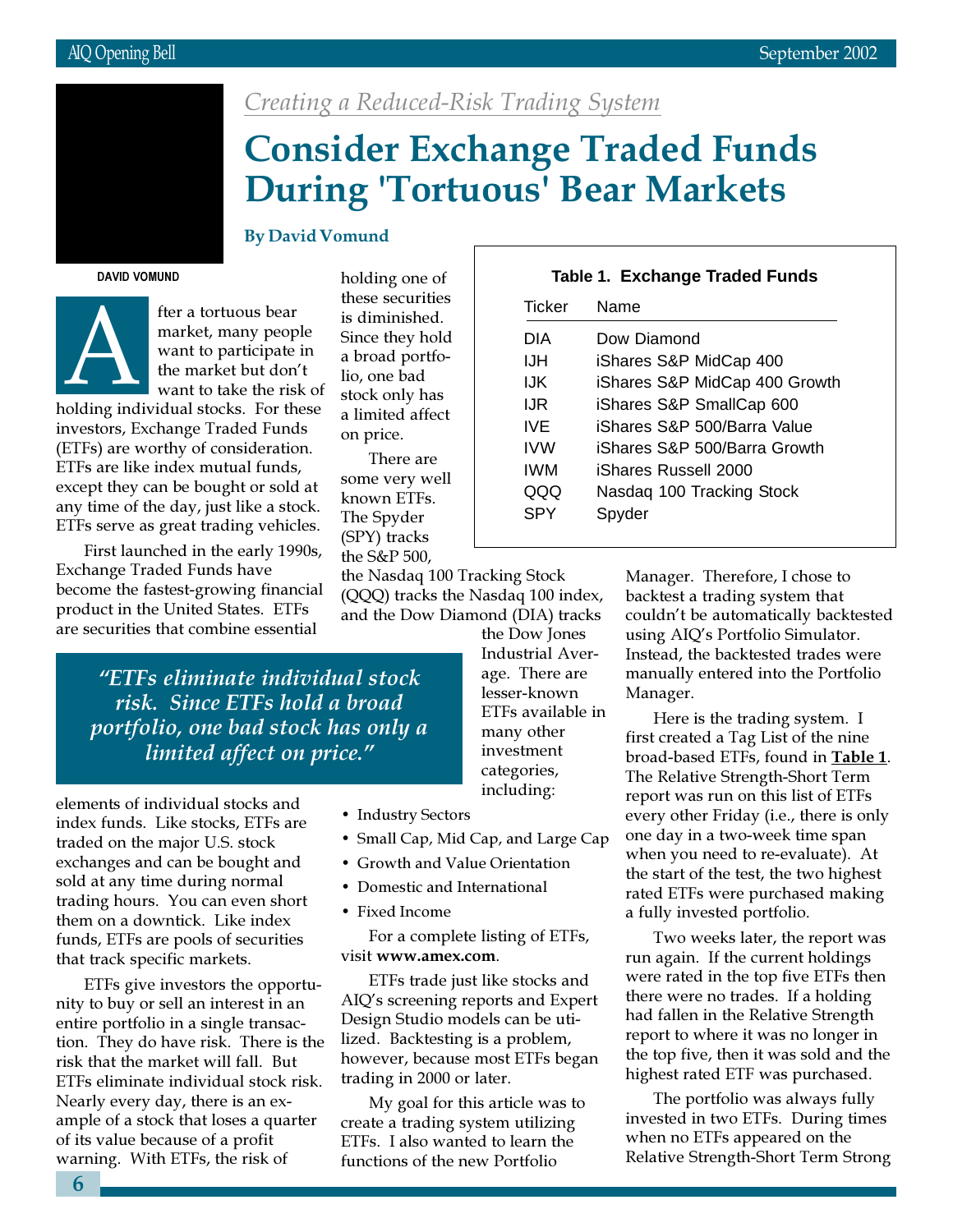### September 2002 **AIQ Opening Bell**

report, then the best performing ETFs were purchased from the Relative Strength-Short Term Weak report. We assumed that the ETFs were bought and sold on Friday's closing price instead of Monday's opening price. This assumption is reasonable because you can download price data and run the report a few minutes before the close. The backtest doesn't include slippage, however. The lesser-known ETFs trade on light volume so it may be hard to follow this model with a lot of money.

The backtest began on September 1, 2000. The two highest rated ETFs that were purchased were S&P MidCap Growth and Russell 2000. The Portfolio Simulator is unable to backtest a model that screens and trades only one day every other week so you need to manually enter each trade in the Portfolio Manager.

To do this, you first need to create an account. Open the Portfolio Manager and click Account and then New/Simulation. Be sure to use a commission schedule that matches your brokerage commission fees. Once the account is created, then

| AIG Reports                                                                                                                                                                                                                                                                                                                                                                                                                                                                                                                                                                                                                                                                                                                                                                                                                                                                                                       |                                                                |                                                                                                                                                                                                                                |                      |                                                          |                                        | $-8x$                                                 |
|-------------------------------------------------------------------------------------------------------------------------------------------------------------------------------------------------------------------------------------------------------------------------------------------------------------------------------------------------------------------------------------------------------------------------------------------------------------------------------------------------------------------------------------------------------------------------------------------------------------------------------------------------------------------------------------------------------------------------------------------------------------------------------------------------------------------------------------------------------------------------------------------------------------------|----------------------------------------------------------------|--------------------------------------------------------------------------------------------------------------------------------------------------------------------------------------------------------------------------------|----------------------|----------------------------------------------------------|----------------------------------------|-------------------------------------------------------|
| Bepatz Yeve Generate Help                                                                                                                                                                                                                                                                                                                                                                                                                                                                                                                                                                                                                                                                                                                                                                                                                                                                                         |                                                                |                                                                                                                                                                                                                                |                      |                                                          |                                        |                                                       |
| 866 ESC 00 F                                                                                                                                                                                                                                                                                                                                                                                                                                                                                                                                                                                                                                                                                                                                                                                                                                                                                                      |                                                                |                                                                                                                                                                                                                                |                      |                                                          |                                        |                                                       |
| MP AID Reports<br>Stack Reports<br>Ė<br><b>III</b> Expert Analysis<br>宙<br>Action List<br>宙<br>囨<br>Weighted Action List<br>串<br>Signal Review<br>m<br>宙<br>New Highs / New Lowe<br>m<br>宙<br>Price Change - Upside<br>宙<br>m<br>m<br>Price Change - Downside<br>宙<br>m<br>Price Gap<br>宙<br>Relative Stampth - Strong<br>曺<br>m<br><b>N</b> Shot Tem<br><b>In Long Term</b><br>Relative Strength - Weak.<br>田<br>m<br>Volatility Analysis<br>串<br>Accumulation / Distribution<br>m<br>宙<br>Perzistence of Money Floy<br>宙<br>м<br>Price Volume Divergence<br>m<br>宙<br><b>Volume Change</b><br>审<br>Valume Spike<br><b>Volume Trend</b><br>May Avig Eroczower - Upak<br>串<br>May Avg Erocsover - Dow<br>串<br>m<br>Cropspyer of Two May Aye<br>串<br>May Avg Status - Upride<br>m<br>宙<br>May Avig Status - Dovessie<br>由<br>Point & Figure Breakout<br>宙<br>Group Reports<br>佰<br>由<br>由<br><b>Sector Reports</b> | 11/24/00 - Daily<br>Ticker<br>IJН<br>IJR.<br>DIA.<br>MΕ<br>UK. | Strong Relative Strength Planking Report<br>Short Term Pielative Strength Ranking<br>Stock<br>IShares S&P MidCap 400<br>iShares S&P SmallCap 800<br>D J I Diamonds Trust<br>iShares S&P 500 Value<br>iShares S&P MidCap Growth | <b>RSR</b><br>Σ<br>D | Price<br>100<br>103 29/32<br>105,0600<br>81<br>127 23/32 | $XChq$<br>(I)<br>Ø<br>(1)<br>œ,<br>(4) | T <sub>B</sub><br>(99)<br>56<br>(9B)<br>(100)<br>(95) |
| Mutual Fund Reports<br>由<br><b>In Allenable Stands Dommar</b><br>ä<br>$\mathbf{F}$<br>For Help, press F1                                                                                                                                                                                                                                                                                                                                                                                                                                                                                                                                                                                                                                                                                                                                                                                                          |                                                                |                                                                                                                                                                                                                                |                      |                                                          |                                        | NUM                                                   |
|                                                                                                                                                                                                                                                                                                                                                                                                                                                                                                                                                                                                                                                                                                                                                                                                                                                                                                                   |                                                                |                                                                                                                                                                                                                                |                      |                                                          |                                        |                                                       |

Figure 1. Relative Strength-Strong Report for ETFs on 11/24/00.

make a money deposit on the first day of the backtest. Click Transaction and then New. Be sure to highlight Deposit from the set of Transaaction Type choices. For my test, I deposited \$100,000 on August 31, 2000. To enter a trade, click Transaction and then New. For this test you will be

selecting either Buy or Sell.

There were two trades in the first three months of our backtest. On Nov. 24, 2000, the Relative Strength report had us in S&P MidCap 400 (IJH) and S&P SmallCap 600 (IJR), as shown in **Figure 1**. These two securities continually outperformed the other market measurements and were held for 11 months!

There were about two trades per month in the fourth quarter of 2001 and on December 21, 2001 the same two securities, S&P MidCap 400 (IJH) and S&P SmallCap 600 (IJR), were purchased. Once again, they turned into long-term positions as they were still being held in August 2002.

During this bear market, our trading strategy lost money but it consistently outperformed the market. Over the last two years, this trading strategy lost 20.75%. That compares to a 37.7% loss in the S&P 500 and 66.9% loss in the Nasdaq Composite. There were nine trades and the average holding period was 157 calendar days (**Figure 2**). The yearly breakdown is seen in **Table 2**.

| Pertfolio Manager<br>Account View Repo | -3 Account Statistics/Analysis                                                                        |                                                 |                              |                                     |                       | 図 |               | $-10x$             |
|----------------------------------------|-------------------------------------------------------------------------------------------------------|-------------------------------------------------|------------------------------|-------------------------------------|-----------------------|---|---------------|--------------------|
| <b>BBB</b><br>$H-S$ OBM                | Start date:<br><b>End date:</b>                                                                       | 08/31/00<br>DB/23/D2                            |                              |                                     |                       |   |               |                    |
|                                        |                                                                                                       |                                                 | <b>Winners</b><br>---------- | Losers<br>----------                | Neuaral<br>---------- |   |               |                    |
|                                        | Number of trades:<br>Average periods per trade:                                                       | э<br>157                                        | 3<br>14                      | 6<br>229                            | D<br>Ď                |   |               |                    |
|                                        | Maximum Profit/Long<br>Average Drawdown:<br>Average Profit/Loco                                       | 110.931%<br>14.91 亩                             | 3.97 %<br>12.011%<br>217x    | 11.2.80(%<br>15.39 %<br>B.44ft      |                       |   |               |                    |
|                                        | Probability:<br>Average Annual ROI:                                                                   | 111.381%                                        | 33.93 %<br>56.49 %           | 66.67 %<br>113,457%                 |                       |   |               |                    |
|                                        | Reward/Risk Ratio:                                                                                    | 0.13                                            |                              |                                     |                       |   |               |                    |
|                                        | Portfolio:<br><b>Starfing Balance:</b><br>Ending Balance:<br>Gain/Lonn<br>Gain/Loss た                 | 100000.00<br>79209.68<br>(20840.22)<br>120.754% |                              |                                     |                       |   |               |                    |
|                                        | Account default stategy.<br>Buy and Hold<br>Pricing Summers:<br>Enty pior [Open]<br>Est price: [Upen] | Exit Sunmary:<br>apts grilling 1508             |                              | Eapitalization<br>No Capitalization |                       |   |               |                    |
|                                        |                                                                                                       |                                                 |                              |                                     |                       |   | Loss<br>0.27) | 女<br><b>13.641</b> |
|                                        |                                                                                                       |                                                 |                              |                                     |                       |   | 0.051         | 110.061            |
|                                        |                                                                                                       |                                                 |                              |                                     |                       |   | 0.321         | 14.991             |
|                                        |                                                                                                       |                                                 | OK                           | <b>Pirk</b>                         |                       |   |               |                    |
| For Help, press F1                     |                                                                                                       |                                                 |                              |                                     |                       |   |               | NUM                |

Figure 2. Statistics/Analysis Report with results of two year bear market test of ETF trading strategy. With an average holding period

7